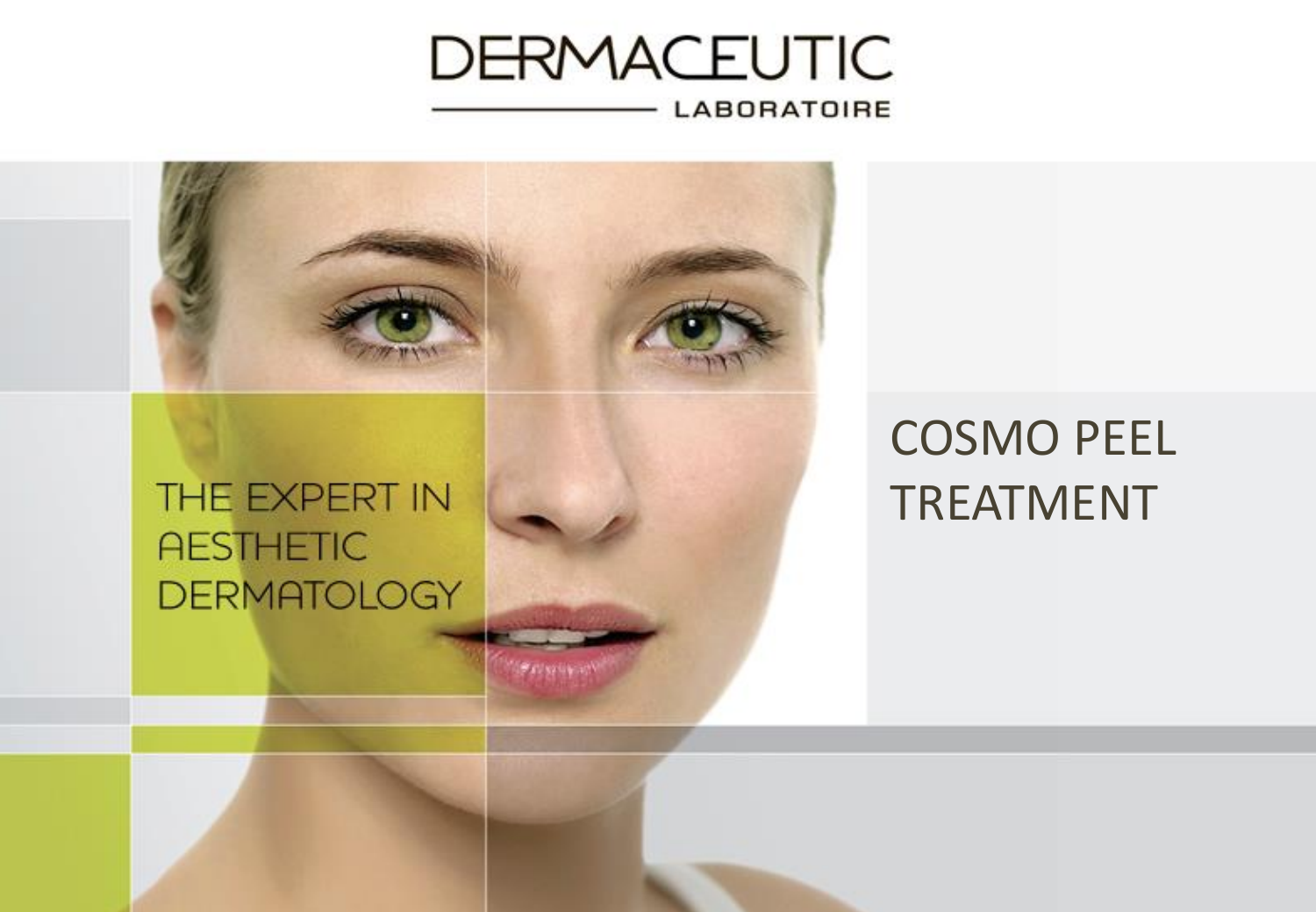# Cosmo Peel Ireatment

## SUPERFICIAL & MEDIUM **CHEMICAL PEEL SYSTEM**

### For wrinkles, texture, smoker's complexion and pigment disorders

#### **KEY BENEFITS:**

- Reduces signs of skin aging
- Improves skin texture and smoothness
- Reduces acne and pigment spots
- Available in 4 concentrations: 12%, 15% - superficial peel 18%, 20% - medium peel



#### **ACTIVE INGREDIENTS:**

Foamer 15 - Glycolic Acid, Enoxolone - pH 4.1

 $TCA - pH 0.5$ 

Cosmo Peel Cream -Lactic, Salicylic, Citric, **Ascorbic Acids, Retinyl** Palmitate - pH 4.8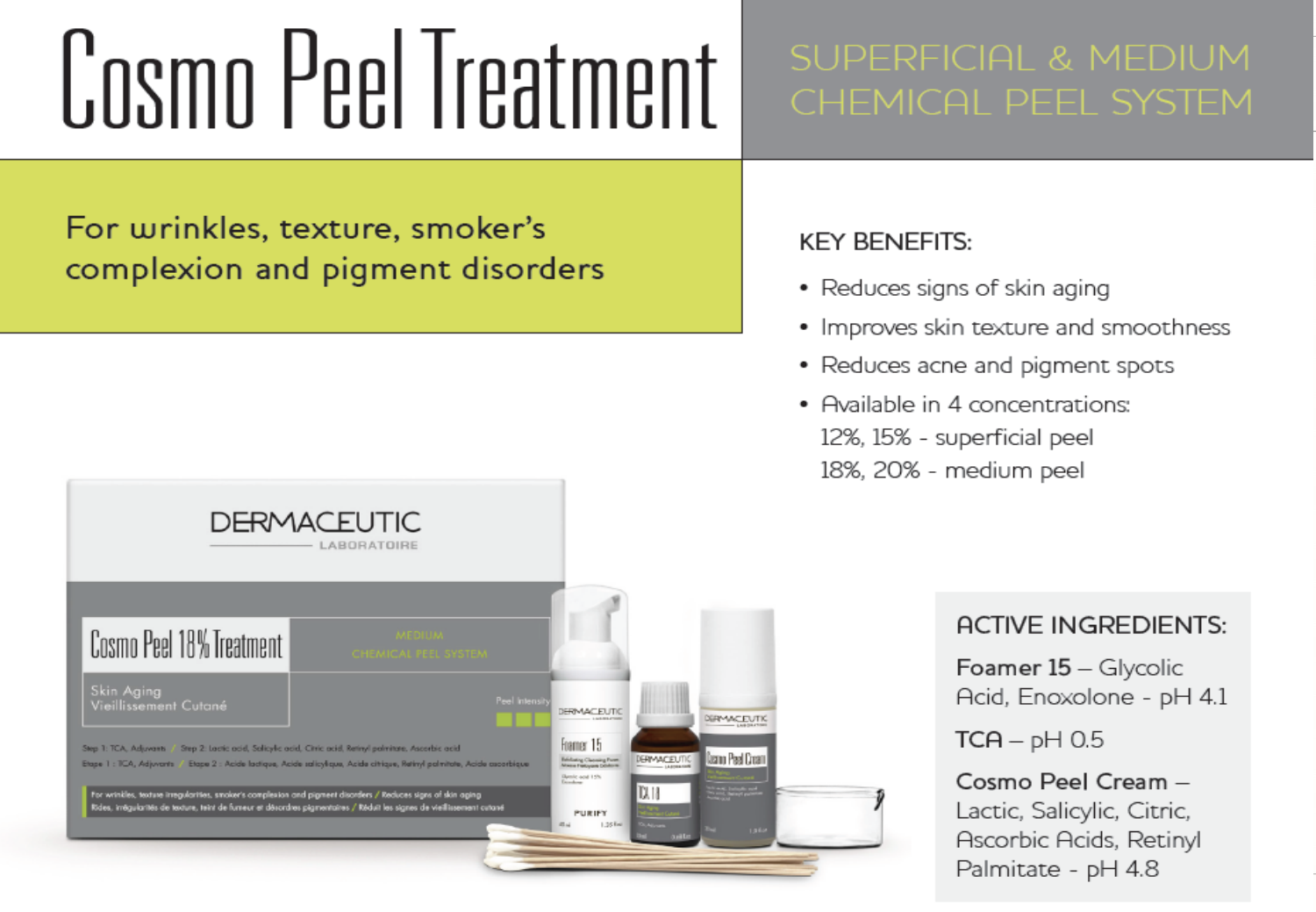## WHY CHOOSE COSMO PEEL

- 4 concentrations of epidermal-dermal stimulation
- Safe and controlled penetration via buffered TCA
- Cosmo Peel Cream: enhances and prolongs TCA action, counteracts inflammation
- **E** Minimal social downtime
- Aesthetic treatment enhancer: mesotherapy, Botox, fillers



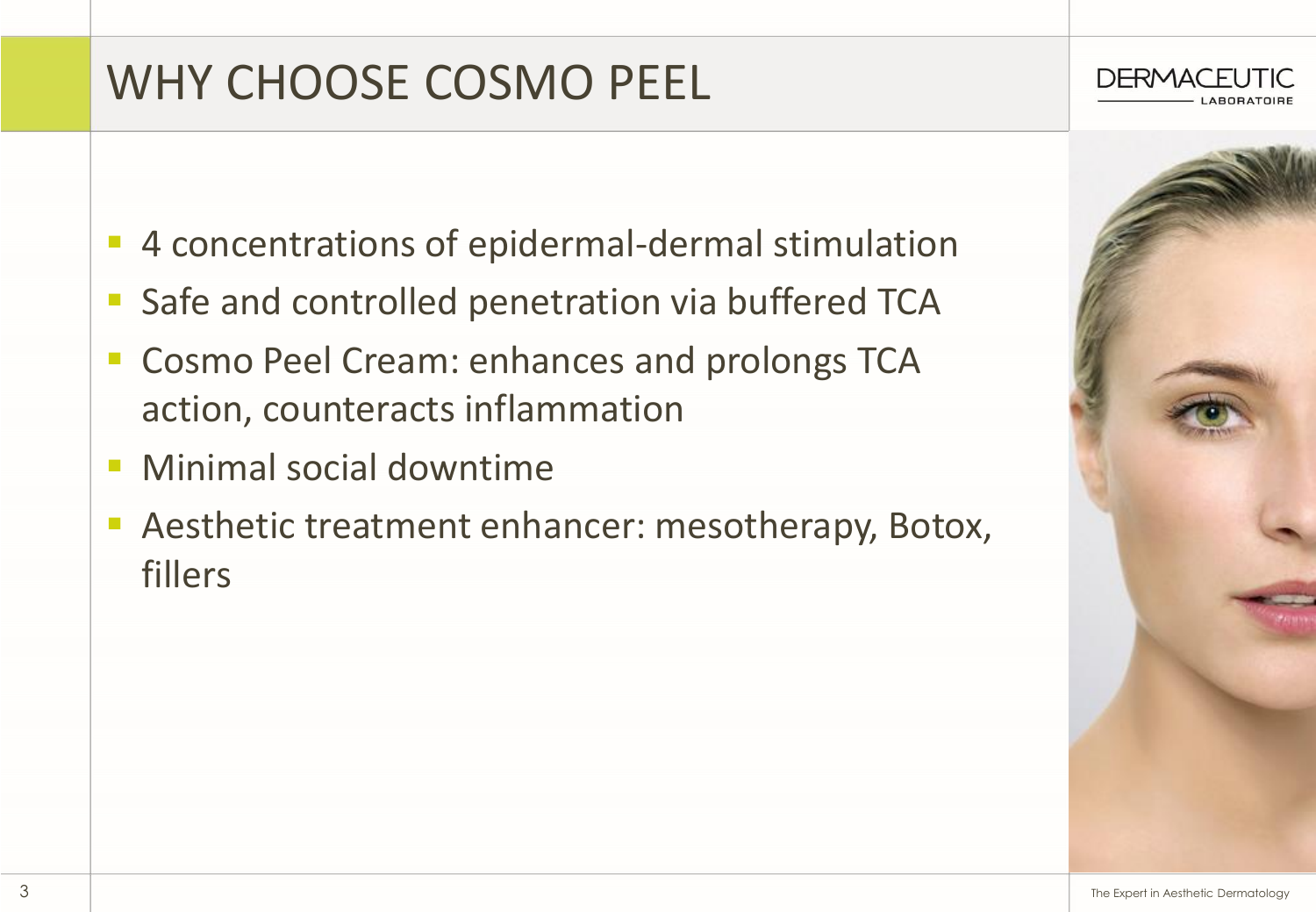#### **ESSENTIAL PROGRAM**

#### RECOMMENDED ENHANCED PROGRAM

#### 1. EXEOLIATION CARE



#### Powerful Night Cream

Turn Over Contributes to skin turnover and reduces the appearance of signs of aging.



**Expert Cleansers** 

Foamer 5/15 Removes impurities and dead cells, and purifies the skin.

#### 2. RESTORATION CARE



#### Nourishing Moisturizers\*

K Ceutic. Helps nourish the skin following aesthetic treatments.

Panthenol Ceutic Restores skin comfort following aesthetic procedures.

| DEMAND FOR                                                                                                                                 |                                                                                                                          |
|--------------------------------------------------------------------------------------------------------------------------------------------|--------------------------------------------------------------------------------------------------------------------------|
| <b>SPEED BANK</b><br>hé 51<br>Smi<br>2010<br>m<br><b>British</b><br><b>Services</b> Rd<br><b>LEGISTRIC</b><br><b>STORY</b><br><b>COLOR</b> | <b>WHOLES</b><br><b>STATISTICS</b><br><b>COLOR</b><br>$\cdots$<br><b>SECTION</b><br><b>House</b><br><b>HEATERS</b><br>a. |

Age Defense SPF 50

Sun Ceutic 50 Protects against visible signs of photoaging and sun spots.

#### 3. EXPERT CARE



#### Vitamin C Serum

C<sub>25</sub> Cream Helps prevent damage from free radicals.

Tri Vita C30 Releases antioxidant benefits over time to prevent signs of skin aging.



#### **Retinol Night Serums**

**Activ Retinol 0.5/1.0** Improves the appearance of skin texture and signs of skin aging.

**Lifting Serum** 

Derma Lift 5.0

Lifts skin's appearance.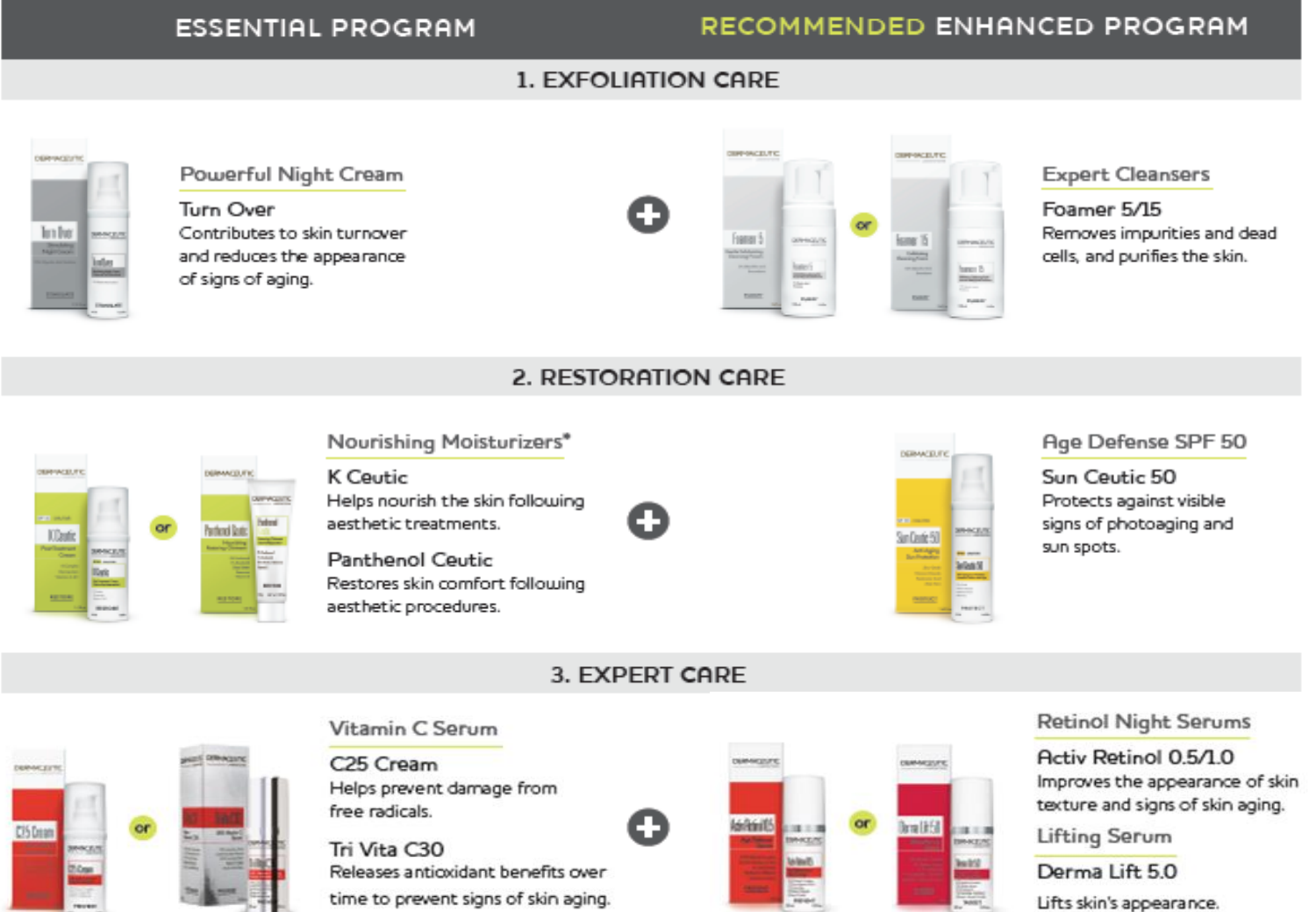## WHY COSMO PEEL CREAM?



- **Reduces inflammation**
- Enhances the action of the TCA
- Brings immediate comfort: calming, soothing
- **EXECOVER FASTER FASTER** Faster recovery of the skin
- **· Improved skin regeneration**

The patient keeps the cream on for 12 hrs then rinses off with water.



**DERMACEUTIC**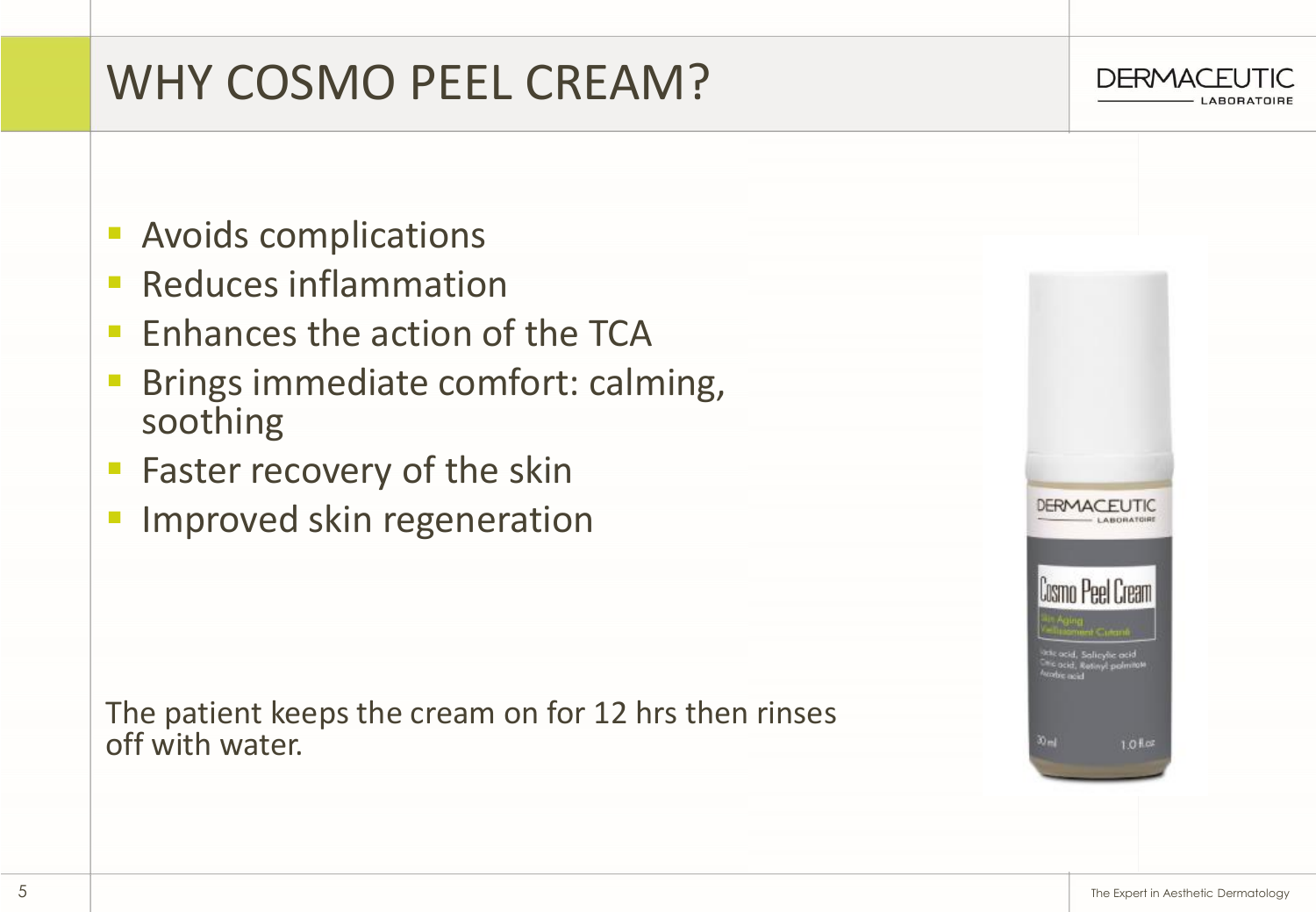

### STANDARD PROTOCOL

- Cleanse the face using 4 pumps of Foamer 15, rinse and dry
- Pour 1.5 ml of TCA (equivalent to 20 drops) into a cup and apply to the face using 2 cotton buds held together.
- Apply zone by zone. Apply with vertical and horizontal strokes across all areas
- Ventilate and allow to dry in between layers. Do not rinse. Apply a total of 2 layers
- Apply 4 pumps of Cosmo Peel Cream and massage thoroughly with gloved fingers. The patient goes home with the Cosmo Peel Cream on and rinses it off with water after approximately 12 hours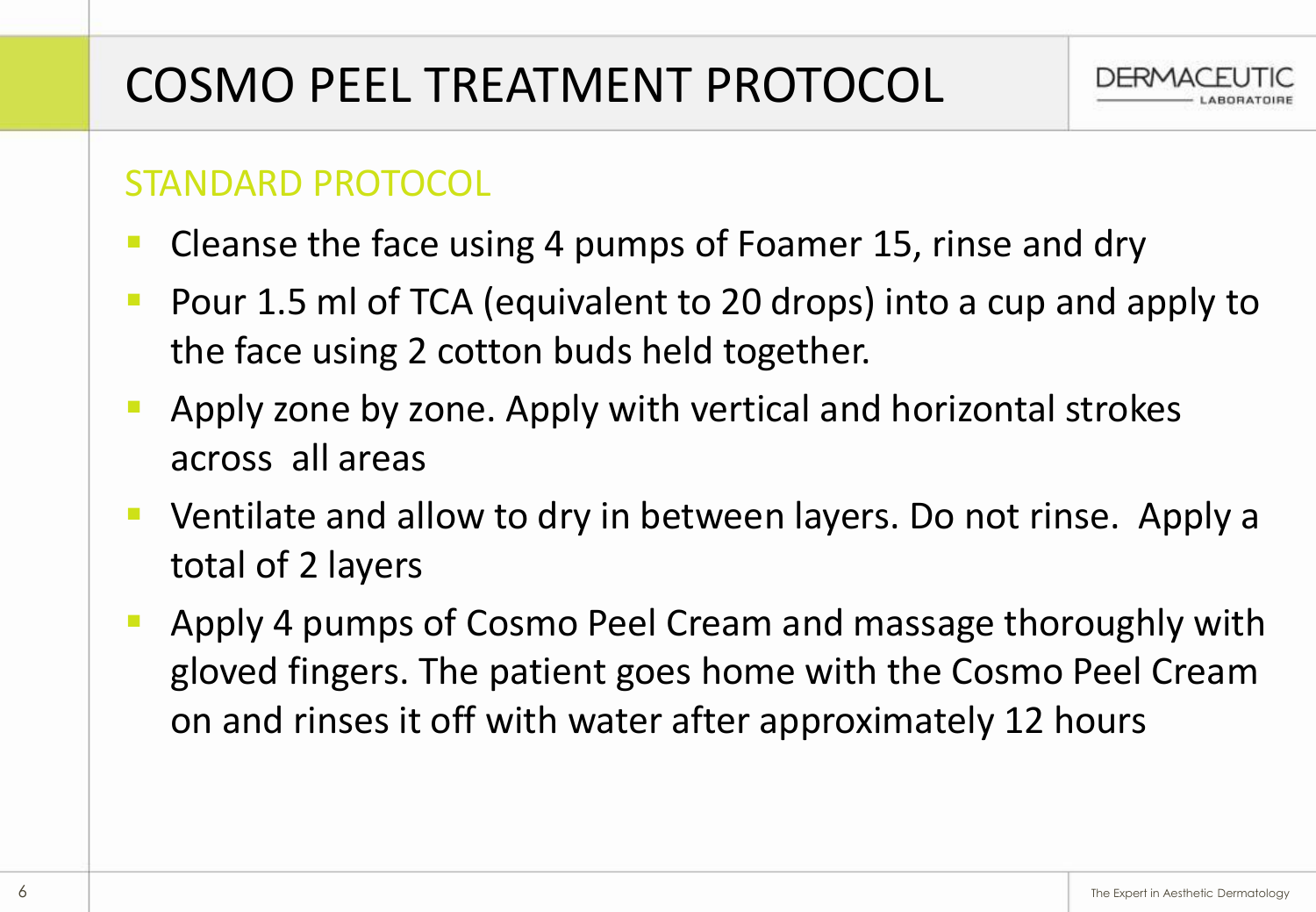**DERMACE** 

## 3 APPROACHES

- Light approach: Cosmo Peel TCA 15% protocol for a light peel frosting level 1 phototypes 3-6 and sensitive skin
	- 4 sessions at 14 days interval
- Medium approach: Cosmo Peel TCA 18% protocol for a strong peel with white frosting phototypes 1-3 ONLY
	- 2 sessions at 8 weeks interval
- Global approach: Cosmo Peel TCA 15% combined with pinpoint 18% frosting on lentigo - phototypes 1-3, face, neckline and hands
	- 2 sessions at 14 days interval